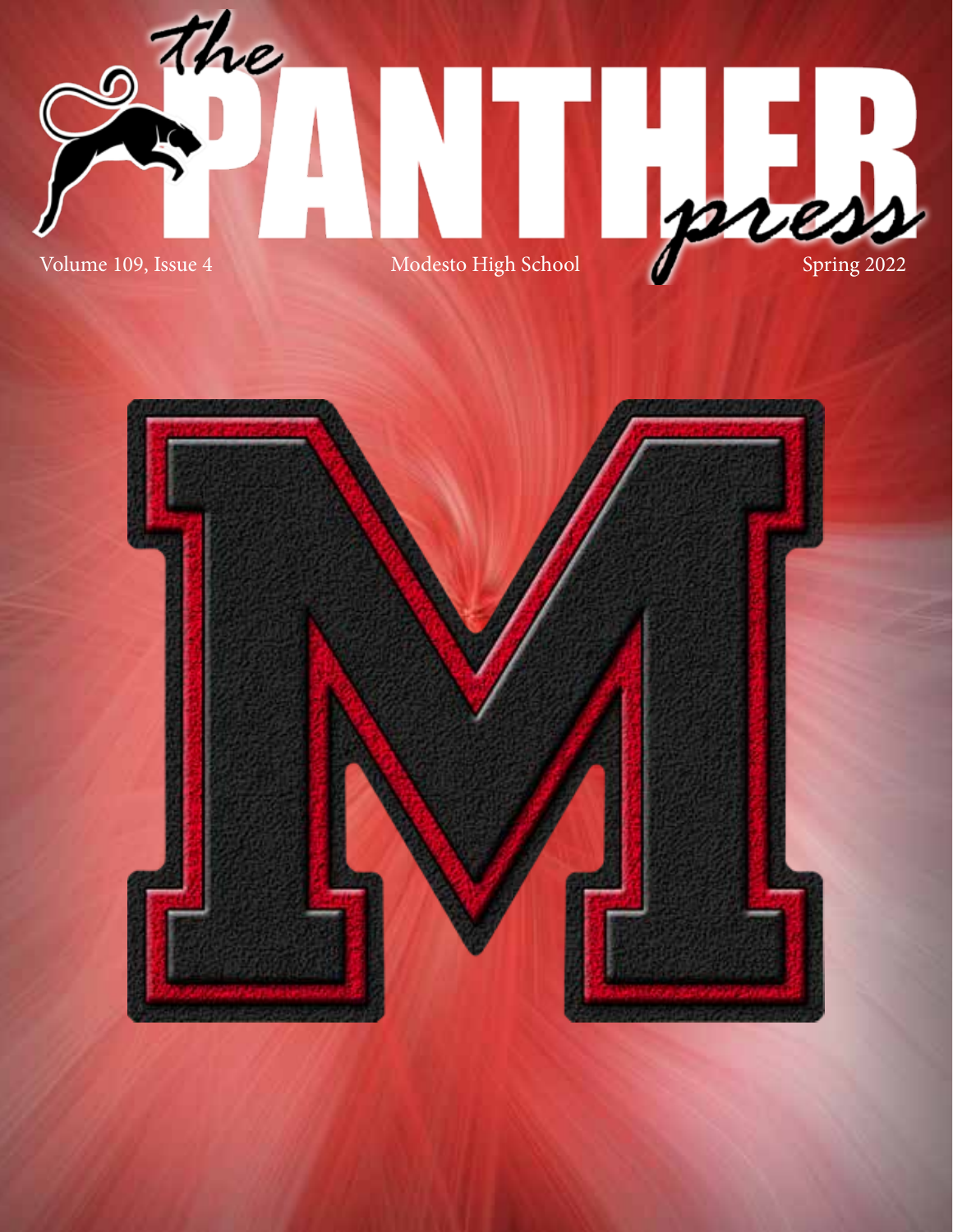| Inside This Issue          |
|----------------------------|
| School Construction  3-5   |
| <b>Spring Sports</b>       |
| Science Olympiad  8        |
| Band Concert  9            |
|                            |
| New Bell Schedule 11       |
| Multicultural Week  12-13  |
| Student Art Features 14-15 |
| Spring Break  16           |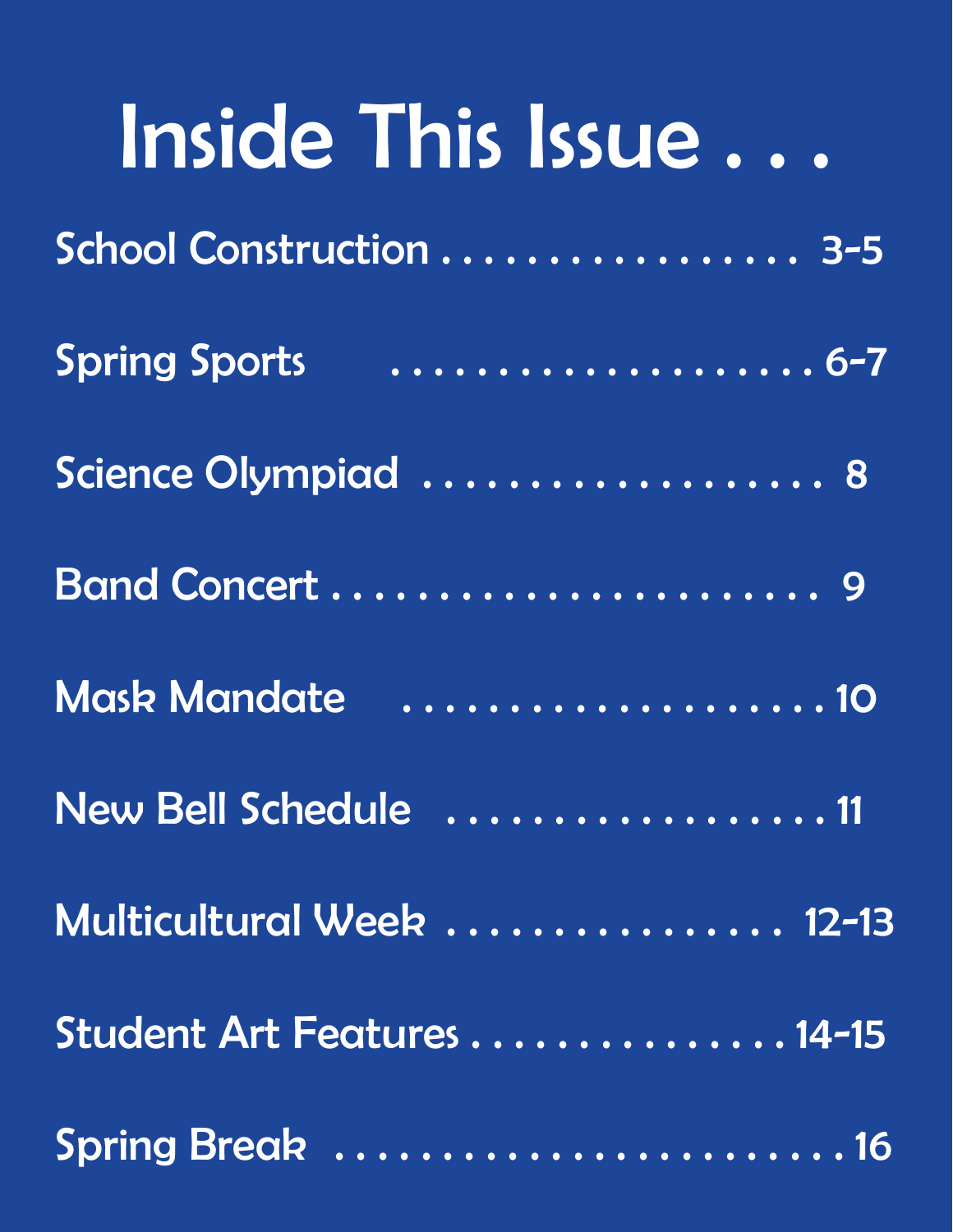#### A New Change is Coming to School

Modesto High's agriculture department is in the process of getting a new building currently being constructed in proximity to the existing agriculture building and the tennis courts - the latest update to the school campus, since the math building's construction in the early 2000s.

The project's main focus is to improve and expand upon what is pre-existing. "I think this is really going to give our students the ability to utilize newer technology," said Mr. Layne, Modesto High ag teacher. Currently, the agriculture program only has a 50 year-old portable classroom and a small greenhouse to work with. The expansion project is ambitious — constructing two new classrooms, a new greenhouse, raised flower beds, a parking lot, a walk-in cooler, and an eventual nursery.

In late March, Mr. Gabino, a Harris Builders construction worker for the project, said that they had begun "working on the dirt that has to be processed to get search compaction." The next step, following that, was to apply the concrete layer. Since then, the future facilities have begun to be constructed, foundations lain for what has been an ambitious construction project. At the moment, there have been no issues in the construction process.

"The new facilities will give our students a much more realistic idea of industry standards, and the updates will help us to provide more students with a hands-on experience to prepare them for college, the workforce, or wherever their path may lead," said Ms. Schellhase, organic horticulture teacher. The buildings will give students more opportunities to delve deeper into agriculture as a practice and form of academia.

When it came to getting the project approved, the teachers both reiterated that it took some time.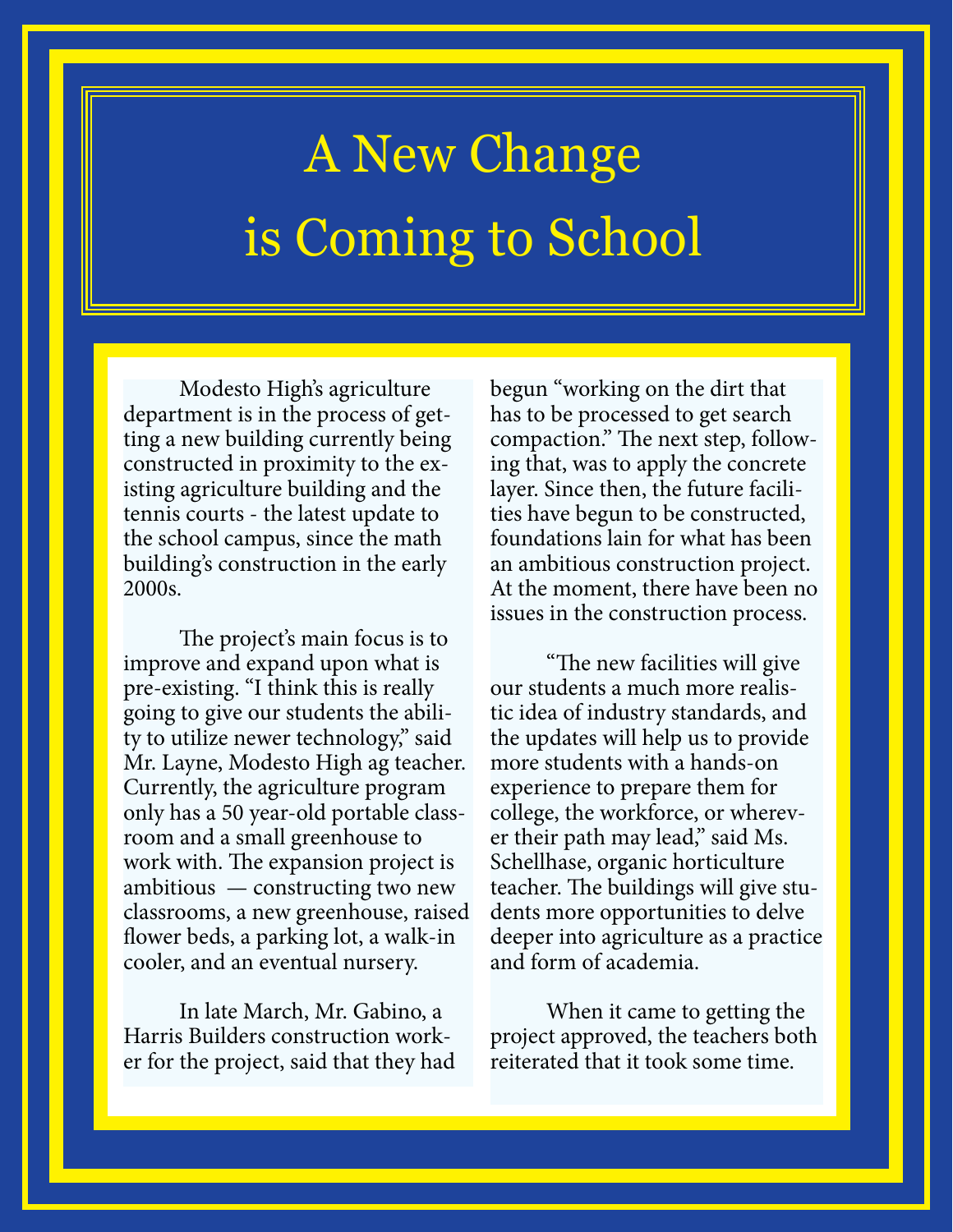"This blueprint had been in the works for about four years," said Layne. The program tried to get a grant to fund the project for two years, without luck until the third year, when the program received a CTE grant - a Career Tech-Ed grant meant exactly for projects like this, stretching a school's capacity to teach students with greater resources. Besides the grant, the district is also funding the project.

After receiving enough funding, the agriculture department's two teachers worked with architects to design the new facilities and classrooms, taking a critical role in the planning portion of the project.

In addition to expanding opportunities for agriculture classes, the facilities will benefit the FFA program at the school as well. Already, the FFA program at Modesto High has achieved great success. The state of California has over 75,000 FFA members, the school's

chapter having been around since 1923. The school's FFA program has advanced from regional competitions for many years, and this construction project will only elevate the success of Modesto High's FFA program.

This project has opened up greater opportunities for the program. "We're trying to acquire a school farm," shared Mr. Layne. He has hope to also be able to install a portable shadehouse, drinking fountains, and improve the schools Organic Horticulture (OH) facility.

At the moment, the project is proceeding on-schedule, slated to be finished as early as next August. Teachers expressed excitement about being able to use these facilities — it's not often that the school's layout changes. This is a big step for both future and current Modesto High students and staff.



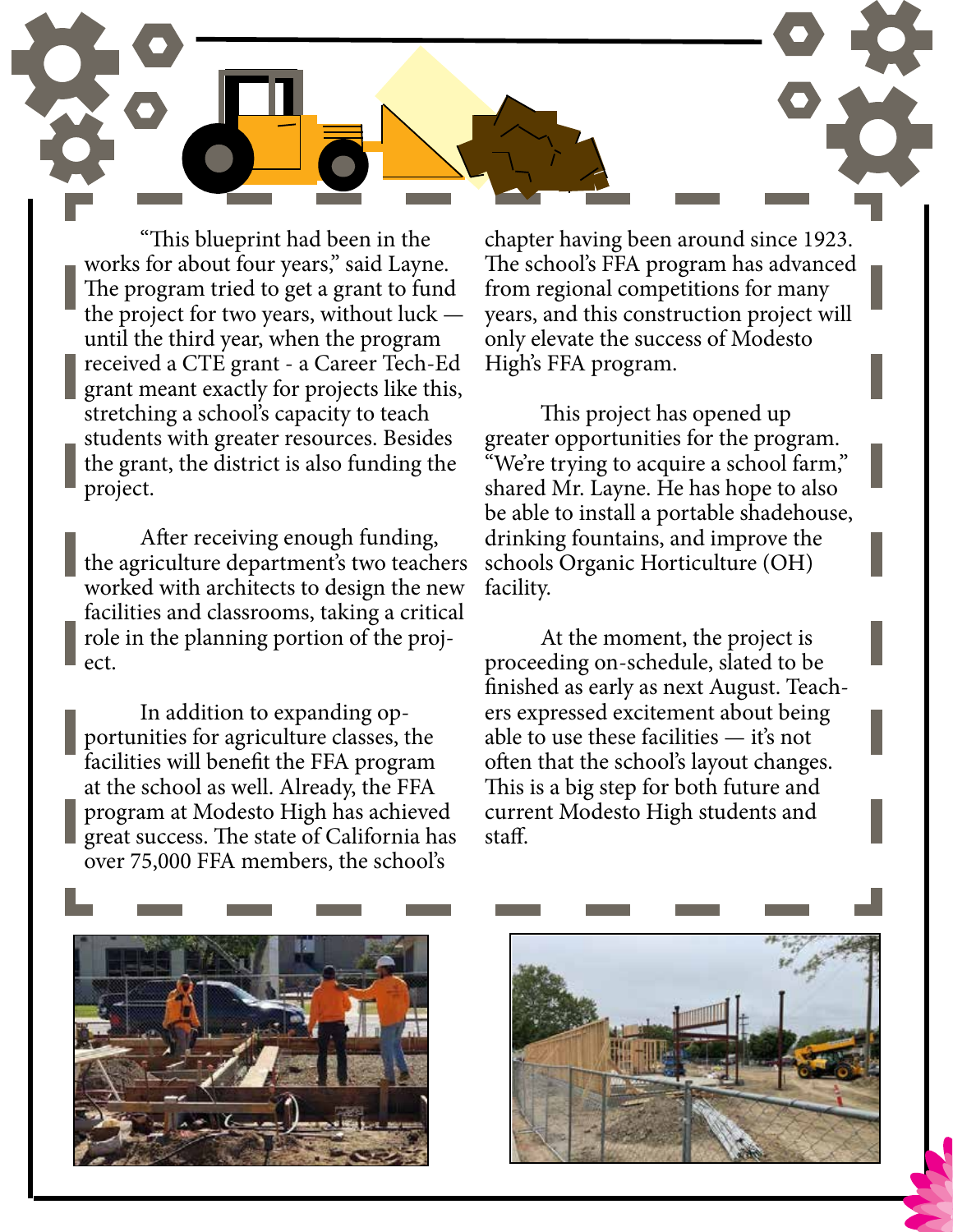





An artist rendering of the final project



construction site

Story and Photos by Kassandra Delgado and Gieselle Martinez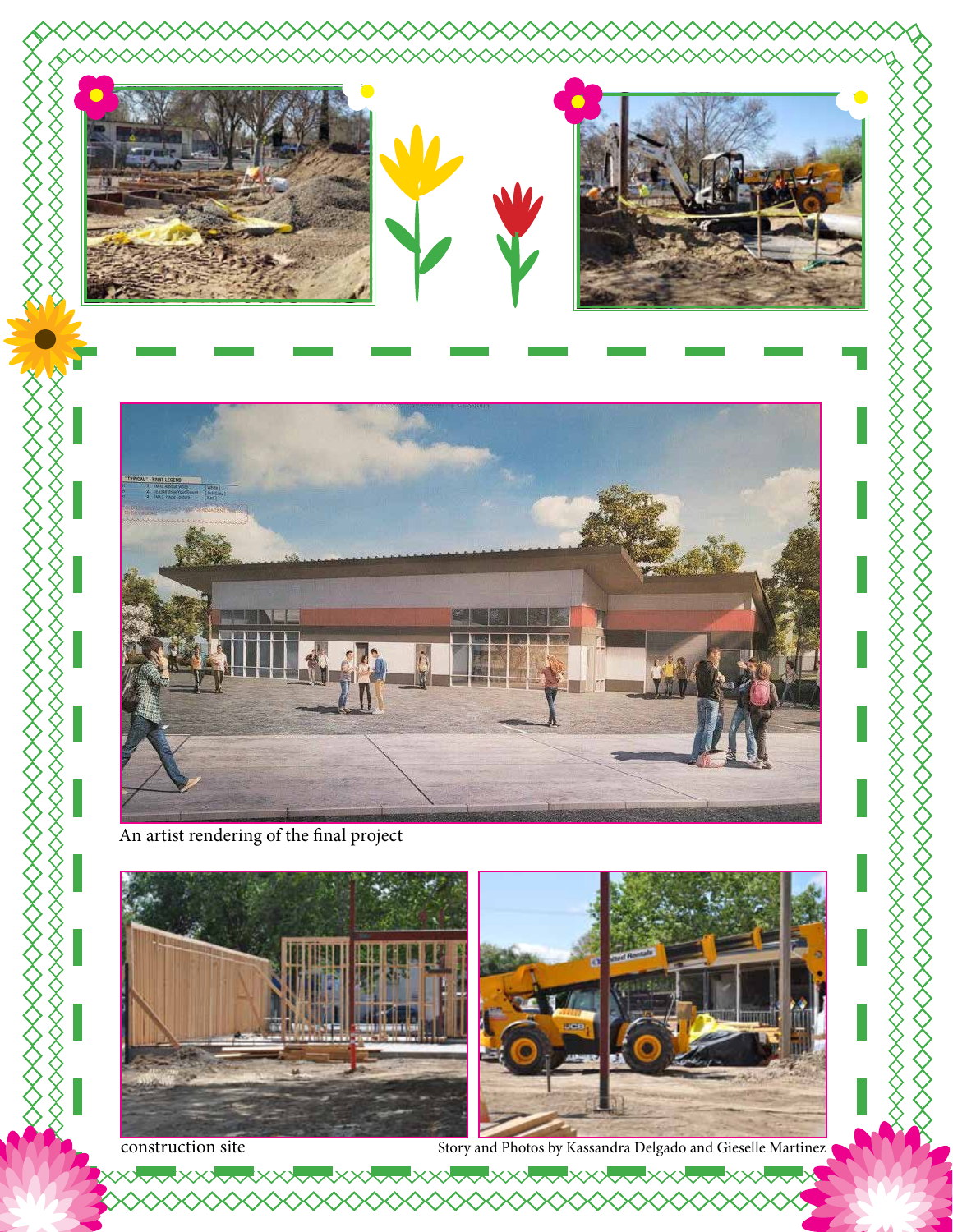# SPRING Sports

Fing has brought about many returning sports to Modesto High School. These<br>include swim, boys tennis, baseball, boys golf, track and field, and softball. They<br>are currently ongoing and they each have their own challenges a include swim, boys tennis, baseball, boys golf, track and field, and softball. They are currently ongoing and they each have their own challenges and successes.

Track and Field is a spring sport that has various meets that revolve around the activities of running, jumping, and throwing. Track is open to all, but it requires a lot of commitment. Track requires a lot of mental commitment as well. Emiliano Contreras, a junior who does the 32 hundred, talked about "how the mental part where you have to stay consistent" is the most challenging part about track. Many students dedicate themselves to this sport and enjoy its benefits. Montaña Barron, a junior who participates in the discus and the shot for throwing events, discussed how track helps him better himself. He said that he joined track because "it was a good opportunity for self improvement on both a physical and mental level." He also discussed how it helps him succeed as both an individual, as well as on a team.

Coach Delira talked about how the current season is going very well, the Varsity girls have placed 3rd overall in the whole county. Coach Delira is very passionate about track and he decided to coach track because "in high school it was what changed my life's trajectory for the better. It taught me how to set goals for myself and motivated me to be the best I can be on the track, classroom, and in life." He encourages more people to join track.

Swimming is a sport that many of the students here enjoy. It allows them to succeed individually as well as in a team environment. Justin Dumars, a junior, said that the best part of swimming competitively was the races, because the team can "hang out and have a good time while getting a rush of excitement from each race." He also discussed that the most challenging part about swimming is "trying to continuously get better and not becoming complacent." The coach, Sam Abid, discussed how "doing swim is a life lesson. Here in the Central Valley we have many lakes, pools and rivers and if I can save one life teaching a kid to swim it is worth it."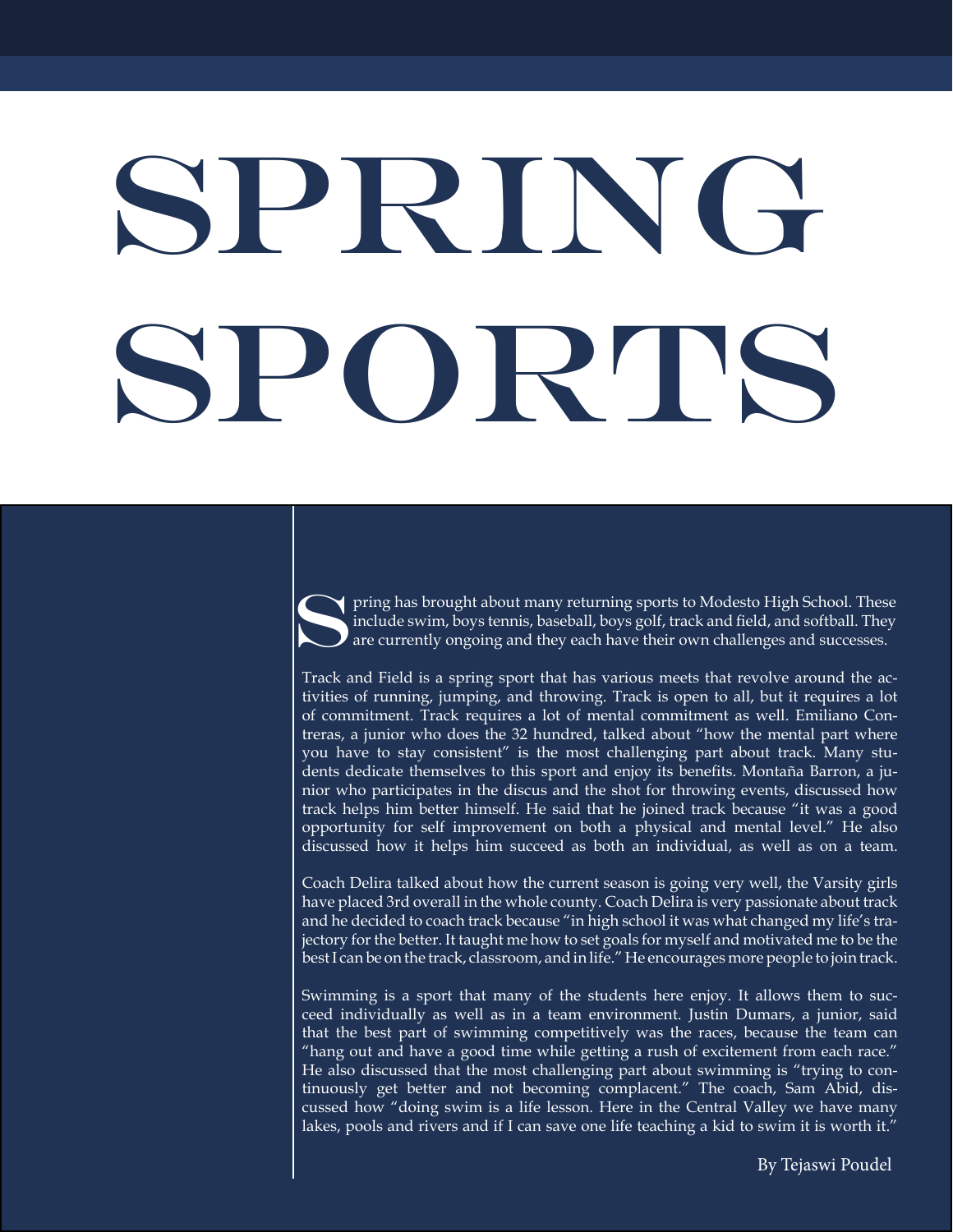

PHOTO BY SCOTT MITCHELL

While Modesto High does have a tennis team this year, it lacks a full team and this has caused a lot of difficulties. Coach Pierson shared that, ultimately, he wants his team to enjoy themselves. Pranauv Vijaykumar, a junior, talked about how tennis is more of a game of adaptation than anything else. "In order to win," Vijaykumar said, "you must adapt to the way that each opponent plays." The Tennis team this year focused on improving themselves and enjoying themselves.

The softball girls are working hard this year, and they've come a long way from where they were at the start of their season. The varsity softball team is currently number one in the league. Although the JV team has only won one game this season, they are working hard. Jason Groll, the JV softball coach, said his main goal for this season is to focus on having the players get better every day.

 Lola Evans, a sophomore, talked about how she loves softball and how competitive the sport is, sharing, "I think the best part about softball is the feeling of getting somebody out, and then the process of getting that person out." Groll encourages the students to keep trying: he likes to tell his students to "Improve every day" and to "Focus on the little victories."

The baseball team is doing well this season, and they have been practicing hard. They practice for about two to three hours per day. Drew Arbuckle, a freshman, who has played baseball for 4 years, talked about how he goes home and practices whenever he can. He said the hardest part about baseball is communication because "everyone has to be doing their part at all times or everything will go bad." Vinnie Cordoni, a sophomore, said the part about baseball that he enjoys most is being with his friends and the part he struggles with the most is staying engaged.

Boy's golf is an individual and team sport that many of the students here enjoy. The golf team has fewer players than most teams. Much of the team has just started to play, and so they are new to the game and golf takes a while to get good at. Dilshan Pandher, a freshman, said that what he enjoys most about playing golf is "playing with friends and forgetting about everything else." Henry Kinzier, a freshman, discussed how the entire sport of golf is mental. He said that "if you start getting frustrated at your mistakes, you start making more mistakes. If you become upset, there's no chance of doing good." Golf is a sport in which you have to keep yourself calm and collected.



PHOTO BY SCOTT MITCHELL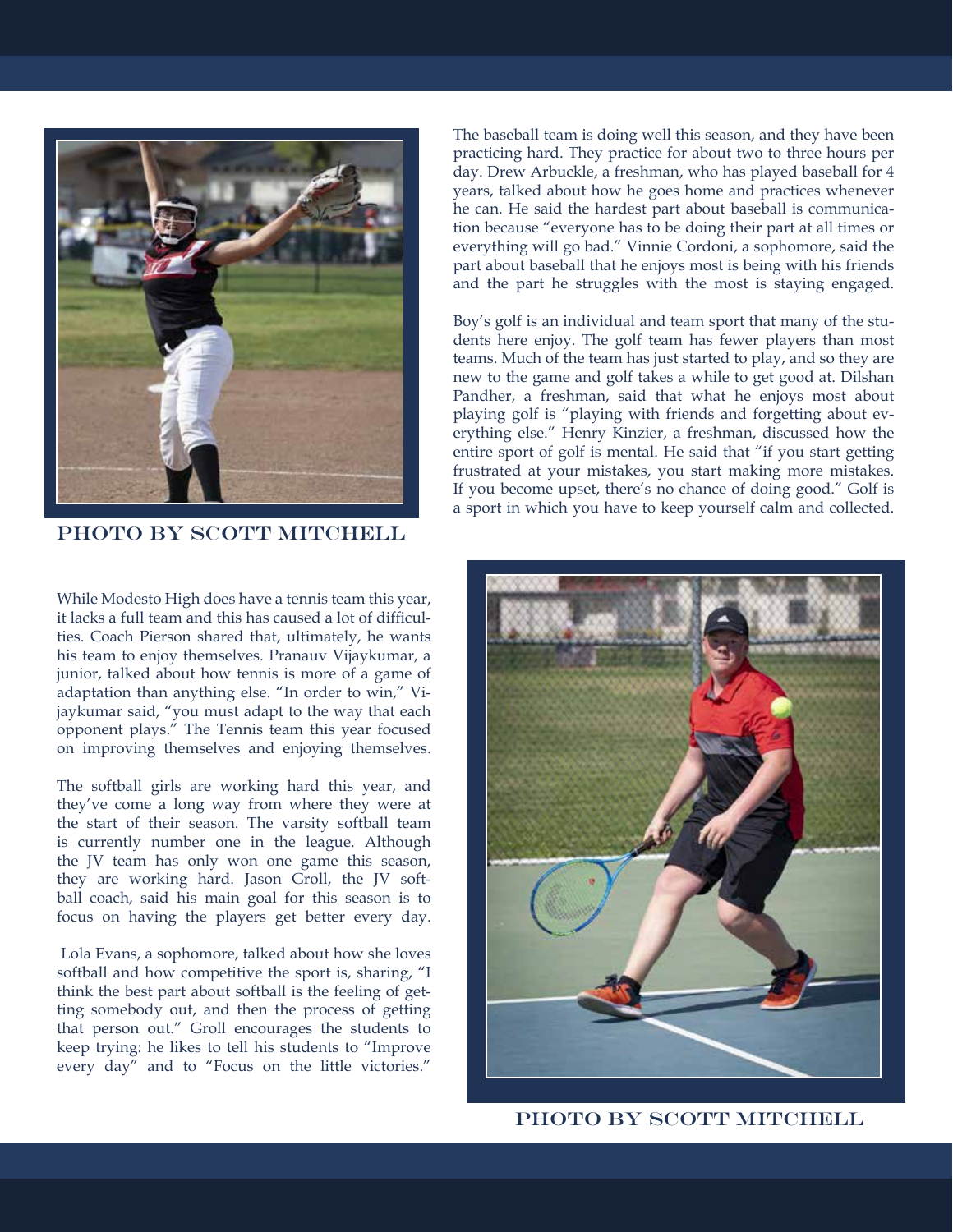## Science

## **Olympiad**

Bridges<br>Div C

By Zada Sam

Science Olympiad is a nationwide competition for students that is devoted to improving the quality of science education. It is designed to increase a student's interest in STEM fields and provide achievements in team events. The Science Olympiad tournaments are hosted as rigorous academic interscholastic competitions that consist of a series of individual and team events. These competitions are balanced between various scientific disciplines, such as, biology, earth science, chemistry, physics, computers, and technology.

In the regional competition, Modesto High's Crimson Team placed 2nd with a total of 15 event medals and Modesto High's Black Team placed 8th winning 6 event medals. Only one team will be taken into the state competition in April.

Junior Maya Salvador mentioned that she had 4 study events on team Crimson. Even after participating in Science Olympiad for a few years, she said that the examinations are always nerve-racking; considering that some tests

have 100+ questions and a strict time limit. It was stressful, but the examinations tested on what she's learned in the past years.

Another junior student, Kelvin Sokk, said that his partner had built a project called a "Gravity Vehicle." They constructed a ramp and had the car go down to a specified distance and reach the point as close as it can. Sokk said that this year's examination had less pressure because it took place in their classrooms and was self-proctored.

At the state competition in

April, Neena Naidu and Jackson Perry placed 4th in trajectory. Neena and Jaya Naidu placed 6th in the ping pong parachute contest.



Photos by Aimee Matlock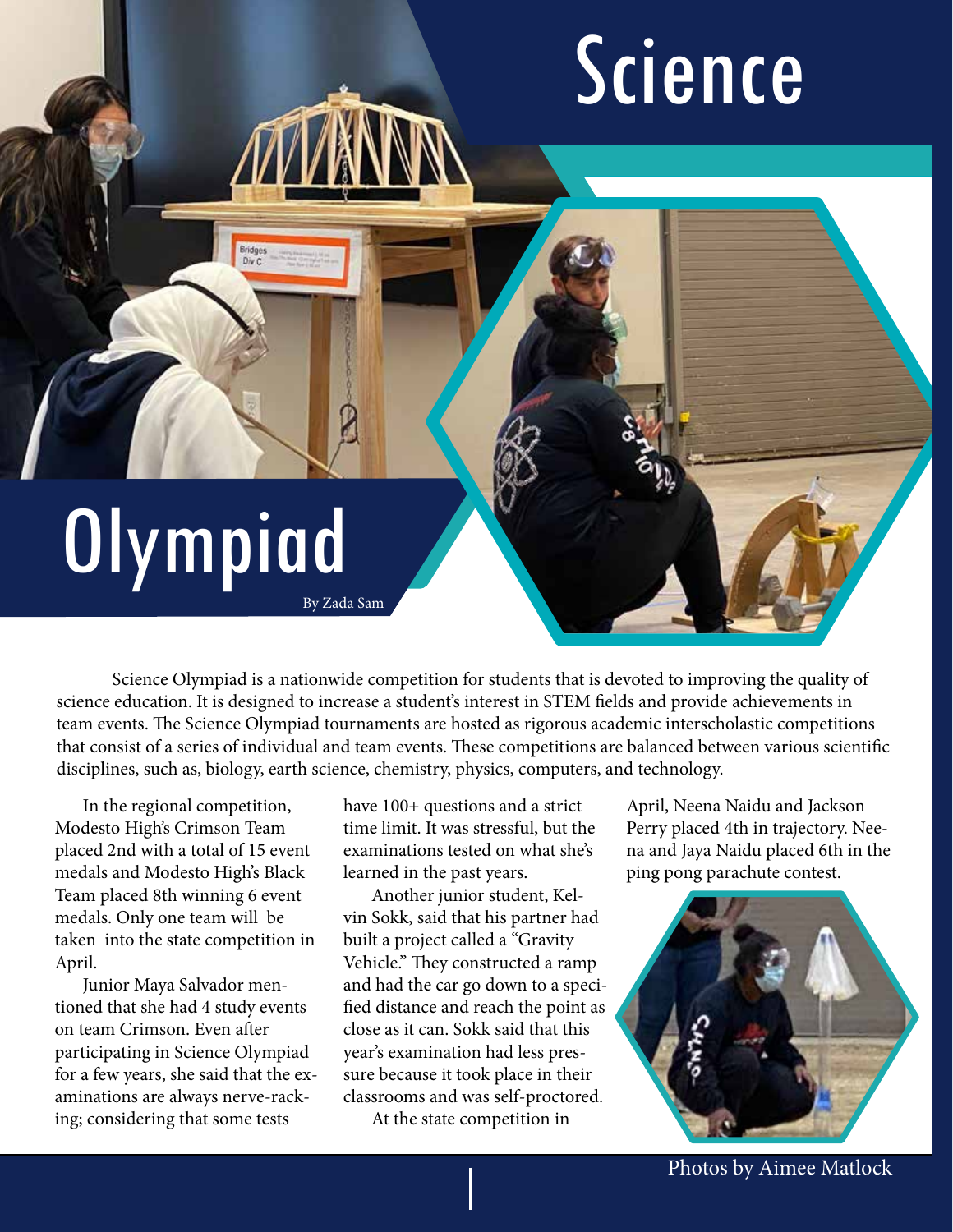#### *Band and Orchestra Concert*



MoHi's band and orchestra held a concert in the auditorium on Mar 10, 2022 at 6:30pm. Their efforts paid off very well in the end. All the musicians were very elegant as they followed along the notes for the music pieces. The conductor, Mr. Cover, professionally led the orchestra and band with ease.

Modesto High's orchestra performed four songs to start out the evening. One of the performer's, junior Aylin Navarro, who plays the violin said, " I think we all did great and put our best effort into our performance". Junior Julio Barraza is another orchestra student who plays the violin said, " This last orchestra concert according to those sitting in the audience was neat. The musicians, and all who worked behind the scenes, put their all into this concert. I'm glad to have been a part of the orchestra this long and hope the concert next year will only get better."

Following the orchestra a group of trombones, saxophones and a singular percussionist played. Playing the trombone involves inhaling air into the lungs and exhaling out in a specific way to master the instrument. Nonetheless, each group member did an excellent job. Mr, Cover explained that the song 'Balladair' was very smooth and exquisite.

Mohi's Winter Drumline performed a four minute piece called "Street Grooves". The song starts off very gentle and then progressively gets louder. All of the members were working on their own piece at their own pace, all falling together beautifully on the night of the concert.

Mohi's band performed four pieces and closed off the show. Mr. Cover, the conductor, briefly explained the efforts that were made for the song "Fanfare and Hymn of Celebration". He stated that he was very proud of the band for working hard on this piece. Ultimately, it was an entertaining evening of wonderful music and performance.



Story and photos by: Jasmine Gonzales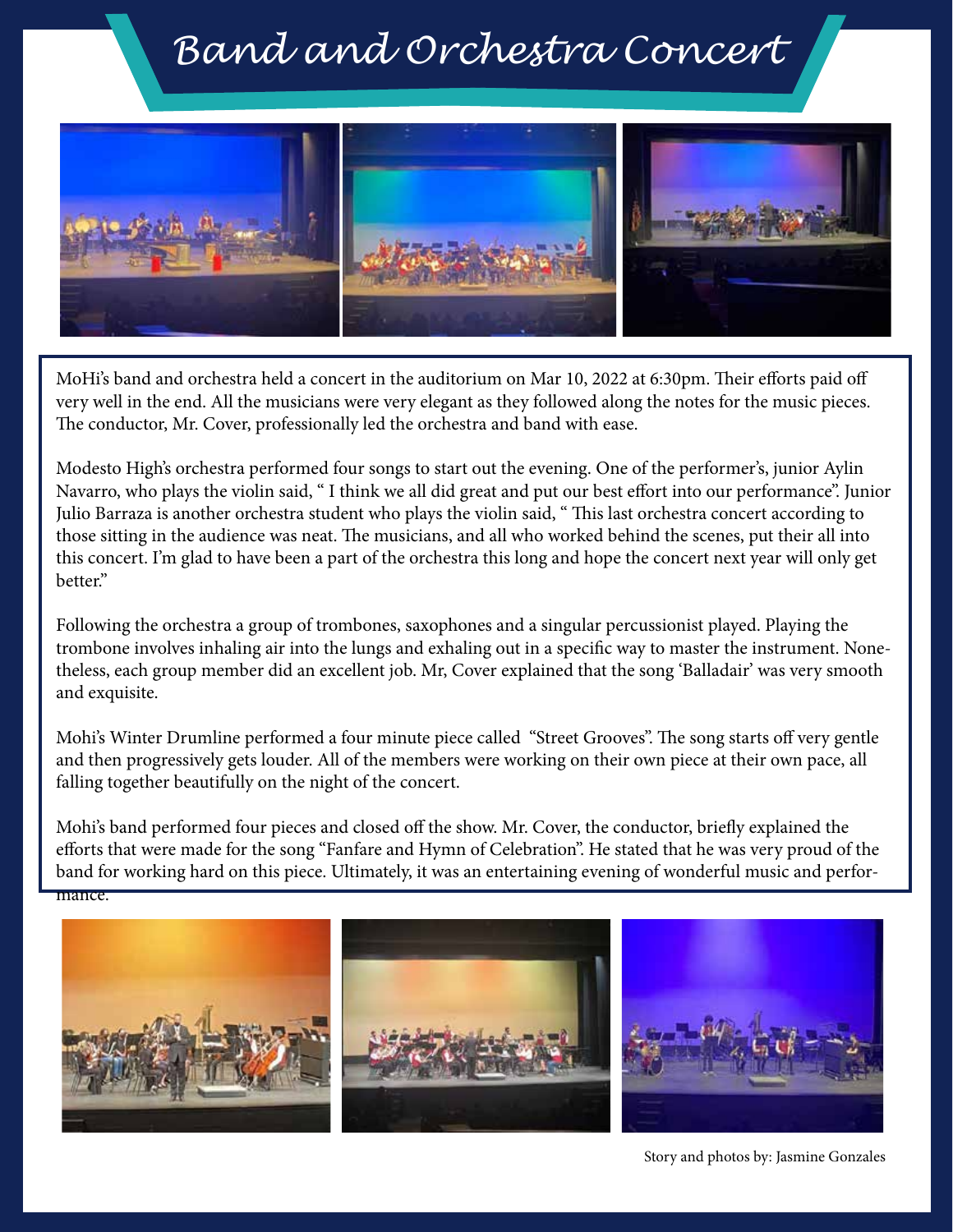#### MODESTO HIGH, UN-MASKED: ON THE MASK MANDATE'S LIFTING IN **SCHOOL**

Following an order issued by Governor Gavin Newsom, beginning March 12, the mask mandate was lifted across many public schools in California.

State officials elaborated on the logistics behind the order: although masks are no longer mandatory in the classroom, Newsom emphasized still recommending masks, nevertheless. Additionally, he shared that school districts could override — or opt to postpone — the masking rules lifted by the state order.

Modesto City Schools (MCS) district decided to follow the procedure outlined by the state and lifted the mandate in schools on March 12. "We believed it was important to be consistent with following the Health and Safety Guidelines the State of California outlined," said Superintendent Sara Noguchi. That Monday, March 14, students returned to school — some wearing masks, others not.

Among students, there seems to be two frames of thought regarding the mask mandate's lifting: relief over no longer having to wear a mask after two years, or distrust and the belief that the mandate could negatively impact COVID-19 cases across the state. Speaking to his experience with students, math teacher Mr. Pierson said that he had not seen many students complaining about the mask mandate being lifted - rather, he had noticed excitement and students asking their peers "if they would keep wearing masks, or take them off."

Junior Ximena Martinez-Nunez said that she was unsure about the mask mandate due to worry that "masks no longer being required would lead to an increase in COVID-19 across the county again." Junior Braden Meloni said that he was "over" the masks, after the mandate was lifted; while junior Armaan Rai shared that he no longer wore his mask, since there is no one with "high-risk" of contracting COVID-19 in his household so he feels safe removing it.

COVID-19 rates have been on a steady decline this season, the lowest it has been for months. Superintendent Noguchi underlined the importance of listening to state protocol though: "We are uncertain of the impact of any new variant," she said, "and will continue to follow local guidance from CDPH and our Public Health."

Kassandra Delgado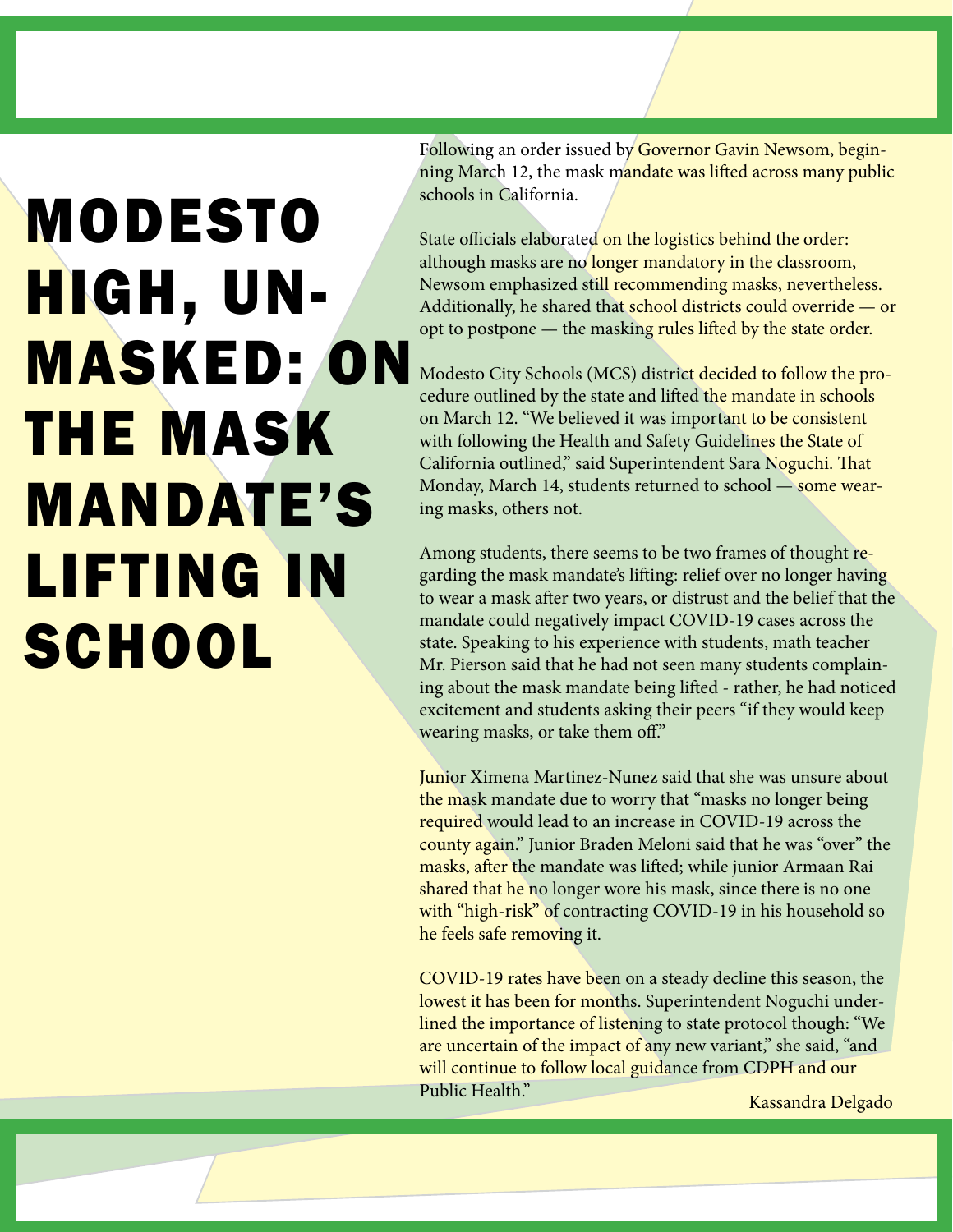California's governor, Gavin Newsom, signed a bill, placing restrictions on what time schools can start. This bill, known as Senate Bill 328, does not allow high schools to start before 8:30 am. With this bill in place now, schools have until July 1, 2022 to obey and apply the new schedule.

During a staff meeting that was held in March, teachers and staff discussed the bell schedule changing for the upcoming school year. Usually school starts at 7:55 am, but starting in the upcoming school year, class will begin at 8:30 am. Not only that, classes will have 10 more minutes added to them, meaning students with 8th period will be out around 4:45 pm.

The staff discussed their feelings regarding how they feel on the schedule change. A few have even said they don't want the schedule to change considering there are students who do sports and after school events.

French teacher, Mr. Hijaouy said, " The Covid pandemic has been a watershed moment for all of us. We've had to adapt to so much in so little time. Is this latest round yet another thing to adapt to or will it turn out to be the straw that breaks the camel's back? I don't know. Only time will tell."

History teacher, Mrs. Konner commented on what she thinks of the new schedule change. She said, " Change was required by state law; we didn't decide. They decided on the extra minutes." Regarding whether this change will help students get more sleep, she added, "If you want students to go to bed earlier you'd have to turn off the wifi."

Students weighed in with their opinions on the change as well. Junior, Scarly Vongvivath said, "pros [of the new schedule]: going to school later -extends time to have good sleep. Cons: leaving school late: programs or sessions after school during the late hours."

Destiny Guzman said she doesn't want the change, considering rehearsals," I really don't want play rehearsals to be late."

Hernan Escalante said, "I think it's pretty wrong, because they [legislators] didn't take into consideration many things like daylight savings for people who walk home after school if they have an 8th period; sometimes they'll be walking in the dark, which can be

dangerous. They also didn't think of other aspects like sports, where they won't get home till around 11, and with ESS too, they would stay at school till 9, possibly. So it just upsets me because it seems like they didn't really care about our opinions and just said welp let's make this a thing."

Jack Miller said, "We won't get more sleep. Students who depend on parents to get to school, like I do, our parents have to work around it and either find a different way or take us to school like how they usually would and that means kids will be at school earlier and just waiting for class to start. That means we won't get more sleep like they want us to. Getting out of school at 3:30, or 4:40 if you have an 8th, is really later into the day and with sports you add 2-3 hours of practice everyday, so that leaves you leaving school around 5:30- 7:30. Teachers won't be giving us less of a workload and probably more since we have 10 more minutes in each class now, so now when we're home around 6-8ish we still have a couple hours of homework to do from all our classes plus eating dinner and doing chores or any other activities our family has us do. That means we won't be sleeping earlier to get more sleep, we'd be staying up late stressed to get work done and getting less sleep than before. And the schedule can mess with job scheduling, cause it's getting out so late most kids will now be getting 6pm-10pm shifts compared to others and then working a job on top of all chores and homework. This will put stress onto the students more than before the schedule change."

Many of the students asked expressed disapproval of Senate Bill 328 and the resulting changes to the bell schedule. At this point, the attitude has to be to learn to adjust to the new schedule and give it a chance. Maybe in those extra 10 minutes per class, students will be able to also review work or even take that time to ask teachers to go over something or even ask for help if needed. Students and staff alike will need to leave some space for adjustments or even changes to the law as the practicalities of the lawmakers' decisions play out in the real world.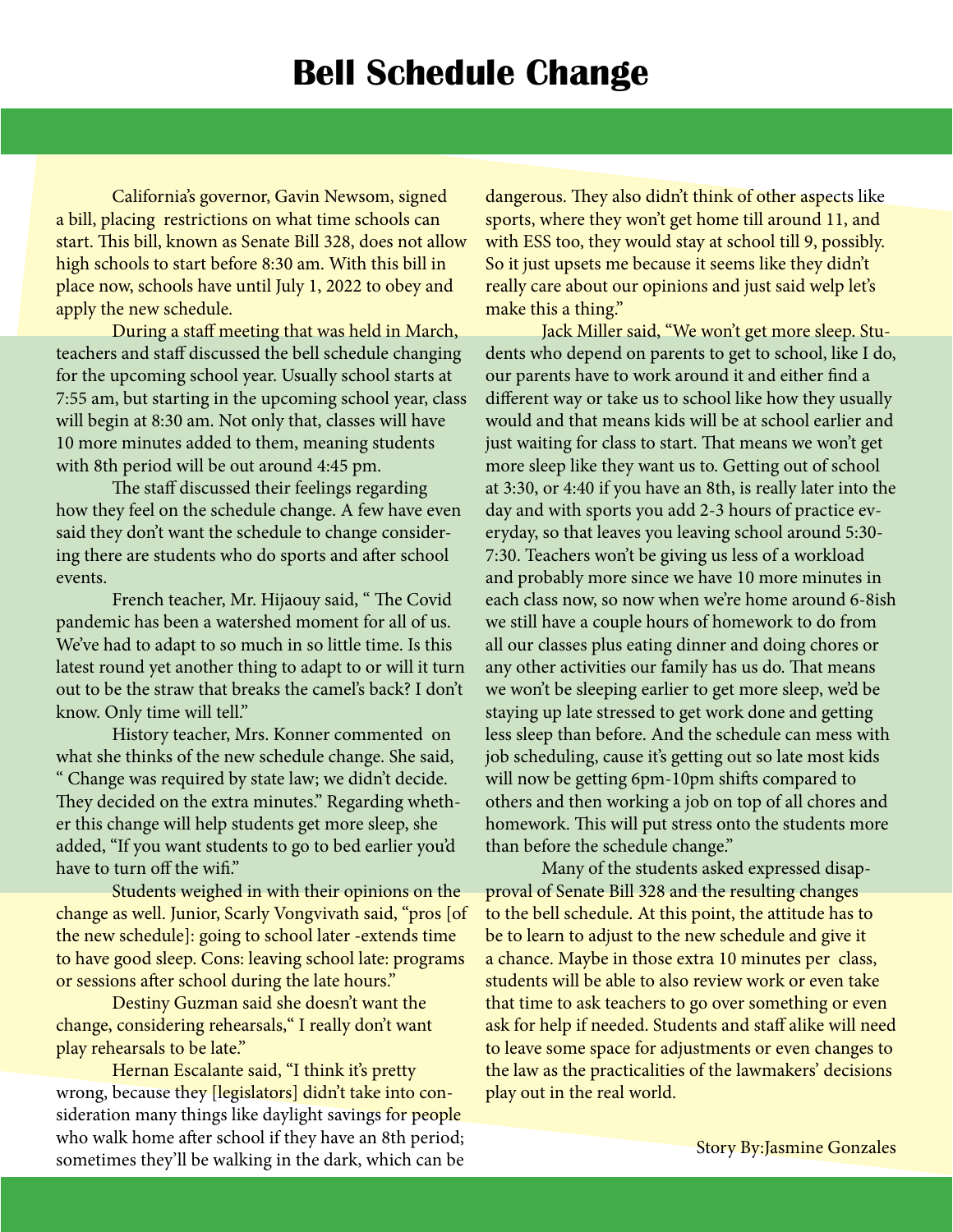# Multicultural Week 2022



At the end of March Modesto High hosted its first multicultural week - a week dedicated to expressing and celebrating different cultures around the world through food, music, and presentations.

On Monday March 28, three guest speakers came to Modesto High to share their own personal stories. April Premo, AJ Mitchell, and one other all came to deliver their stories to Modesto High. During both 4th and 5th lunch students came to listen to what they had to say about themselves.

The following day the Hispanic Student Union came together to host their own lunch activities. While they played music and served tamales, students played loteria. The club also sold bracelets and even croc charms.

Senior Melanie Gonzalez expressed, "The process in setting up for multicultural week was pretty difficult to execute. Since there are only three cultural clubs on campus, it was difficult to turn that into a whole week." There was a large amount of work that was put into multicultural week and many students can agree that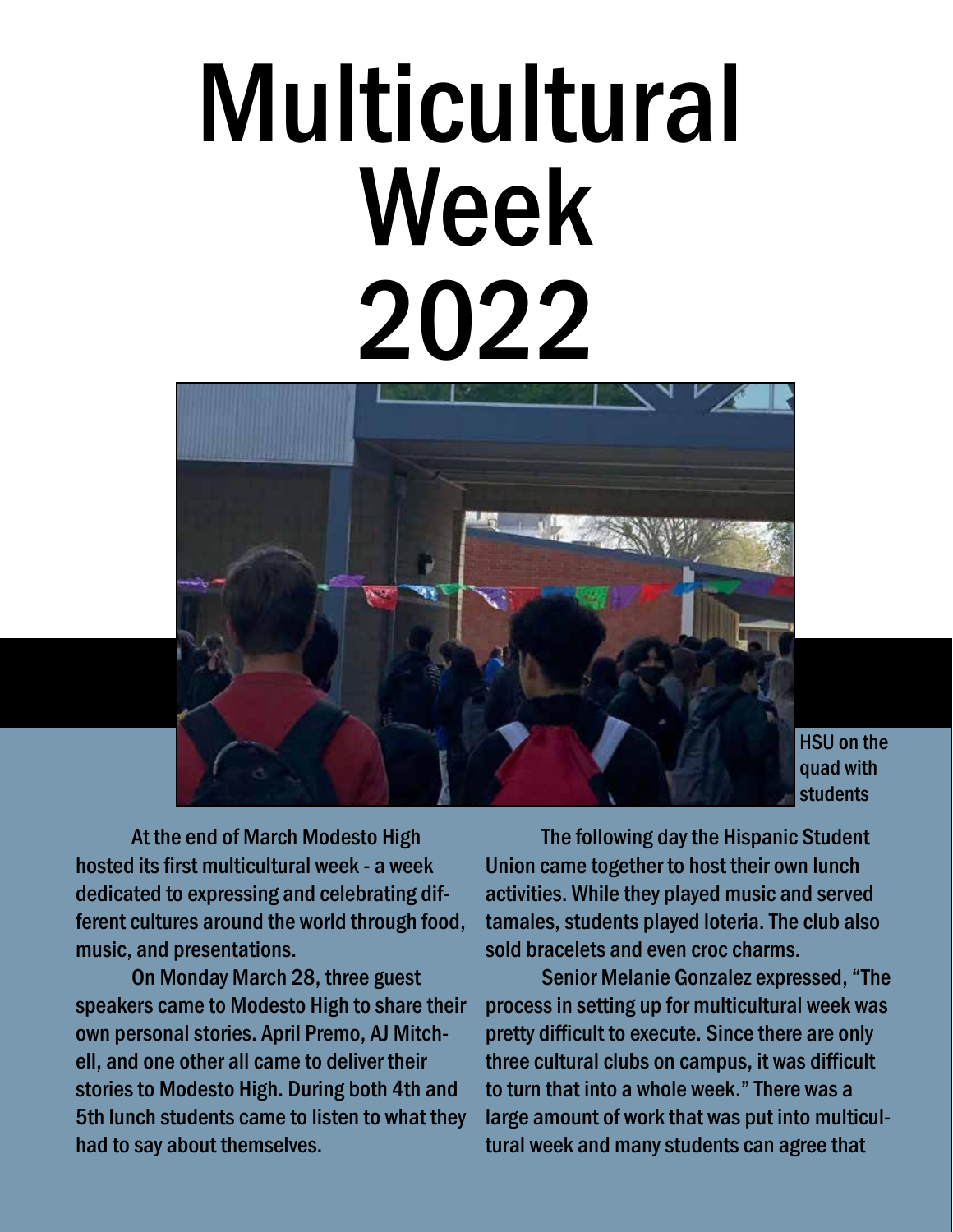their work paid off.

Freshman Aaliya Alvarado mentioned, "My thoughts on multicultural week is I think it was a wonderful way for people to show their culture by showing their affection in many different ways." Others including Freshman Aleena Nunez said, "I loved it, everyone was able to get a taste of different cultures."

The Asian American Student Union hosted events on Wednesday. Many students had gathered at the quad to get a taste of Pakoras, which many students were able to enjoy while listening to music. One of the club members Desi Diaz discussed she would love to do this again, "I would definitely, without a doubt, consider doing this again." She mentioned, "Our club looked forward to this event all year. A chance to give people a showcase of Asian culture is AASC's purpose."

Students in the Black Student Union got together to host on Thursday. They sold stickers and key chains, which many students seemed to have an interest in. There were even foods





Monday's guest speakers

and drinks in the quad which students from both lunches were able to enjoy. Junior Daijah Briley who is the president of BSU was explaining her favorite part of Multicultural Week, "My favorite part was definitely seeing the names on the whiteboard and the music from different cultures."

AASC President David Hinh shared the details of the preparations for Multicultural Week, "We first got all presidents of the cultural clubs together to discuss how to execute it and we basically assigned each club a certain day to do whatever they wanted to share their culture. Respect Diversity, and the Community Club got involved as well." Multicultural Week has proven to be a lot of work and many can agree that it all paid off.

"Based on the feedback we received from students," Briley said, "they seemed to enjoy themselves just as much as we did."

Story written by Dylan Starn

AASC serving food to students on the quad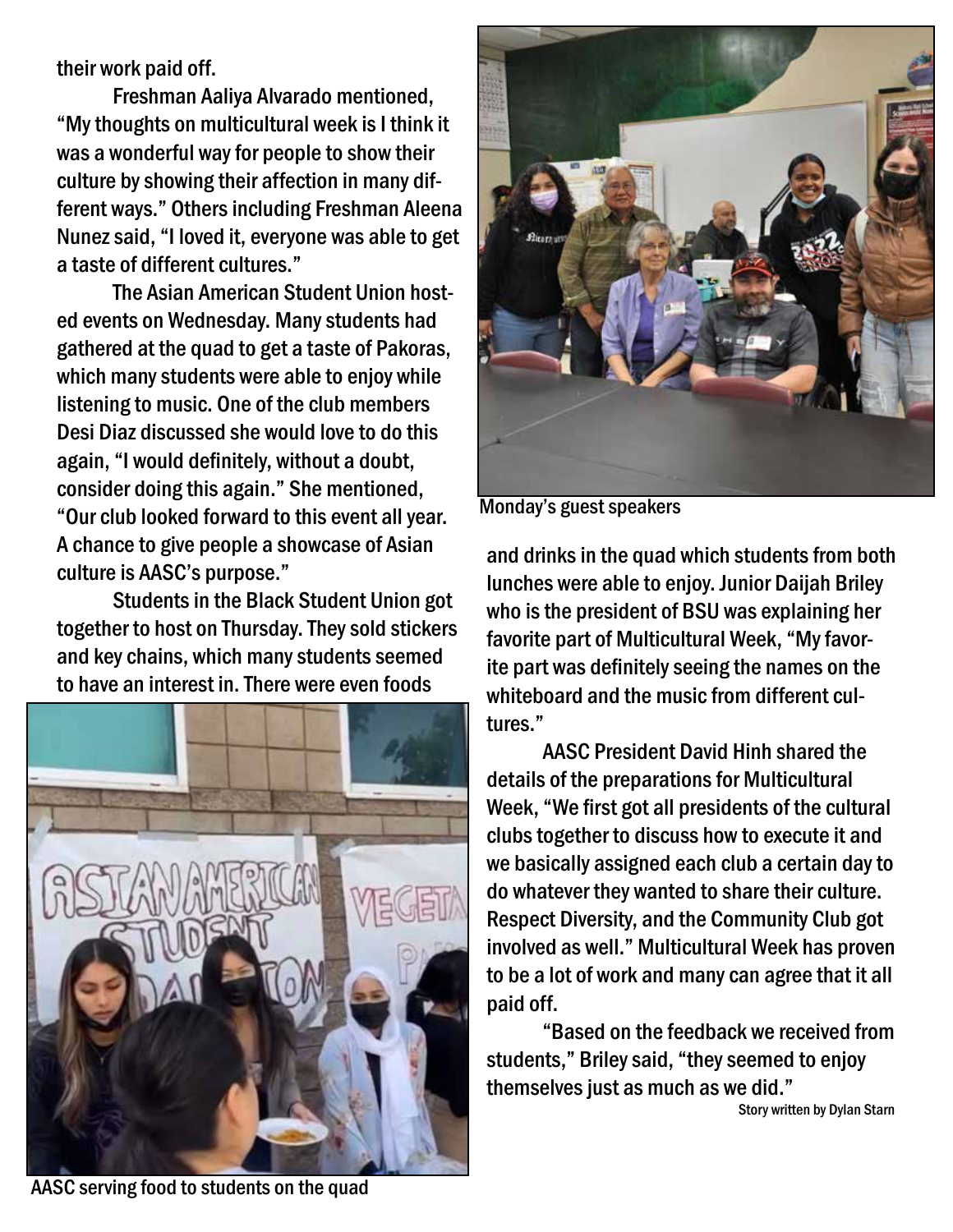## Student Art

Nestled near the main quad, the art department at Modesto High fosters student creativity with a variety of programs and opportunities, channeling the imagination and artistic ingenuity of Modesto High students. To begin a student's journey in art at the high school level, art teacher Ms. Drake explained, students must take the beginning Art 1-2 class. "I try to make it easy for the beginning art students, since many of them may have never picked up a paintbrush in their lives," said Ms. Drake. In the beginning class, students learn through step-by-step drawings and delve into linear perspective, color theory, and complete a 3-D art project.

"Once students pass Art 1-2," Ms. Drake said, "They have many options." Among the courses offered, there's Drawing and Painting, photography and video classes, and the IBHL Visual Arts program. Drawing and Painting functions as a continuation of Art 1-2, while the photography courses, taught by Mr. Mitchell, look into more camera-based art and exploring the aesthetics of the world beyond a canvas.

The IBHL Visual Arts class is a two-year course that counts for the IB diploma as an elective subject. In the class, students have to research artists to compare their art on the basis of formal artistic analysis and thematic thread lines. At the same time, stu-





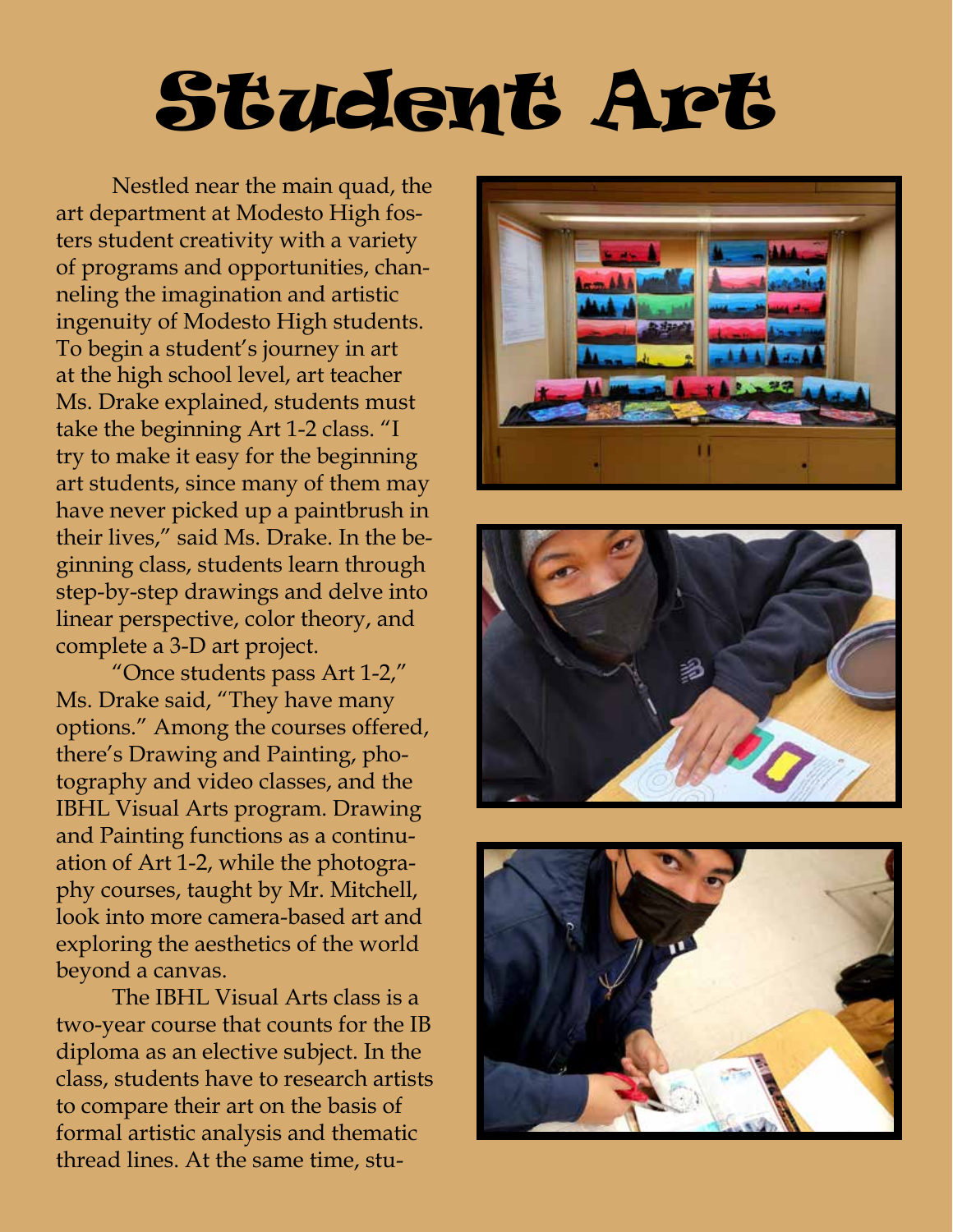### Features

dents have to curate "8 to 11 art pieces from their hard, laborious studies" into an art exhibition — the final facet of their IB Visual Arts experience.

The IB Art exhibition took place on April 1 this year. Based in the school's auditorium, students and teachers alike walked through rows of student art, the culmination of two years of work. For example, student Blanca Avila put together a photography exhibition exploring her Hispanic heritage. There was a variety of student art — photography inspired by HBO's Euphoria, cross-stitching, collages, and comic strips, among much more.

Besides the classes on campus, there's also a variety of student-led activities that foster student creativity in the arts. The art club, for example, supports students in their art journey in a non-academic manner. Another school club supporting student artists is the Modesto High Literary Magazine, formally called Afterglow. Each year, the magazine puts together a collection of student art and writing and is officially published via Kindle Direct Publishing. This year, submissions were quintupled from years past, and the magazine is in the process of creation, scheduled to be published sometime in early-to-mid May.

Ultimately, Ms. Drake expressed gratitude for her position and her chance to mentor young artists as a teacher. "Art is like a language," she said. "It can take time to learn, and that's okay."